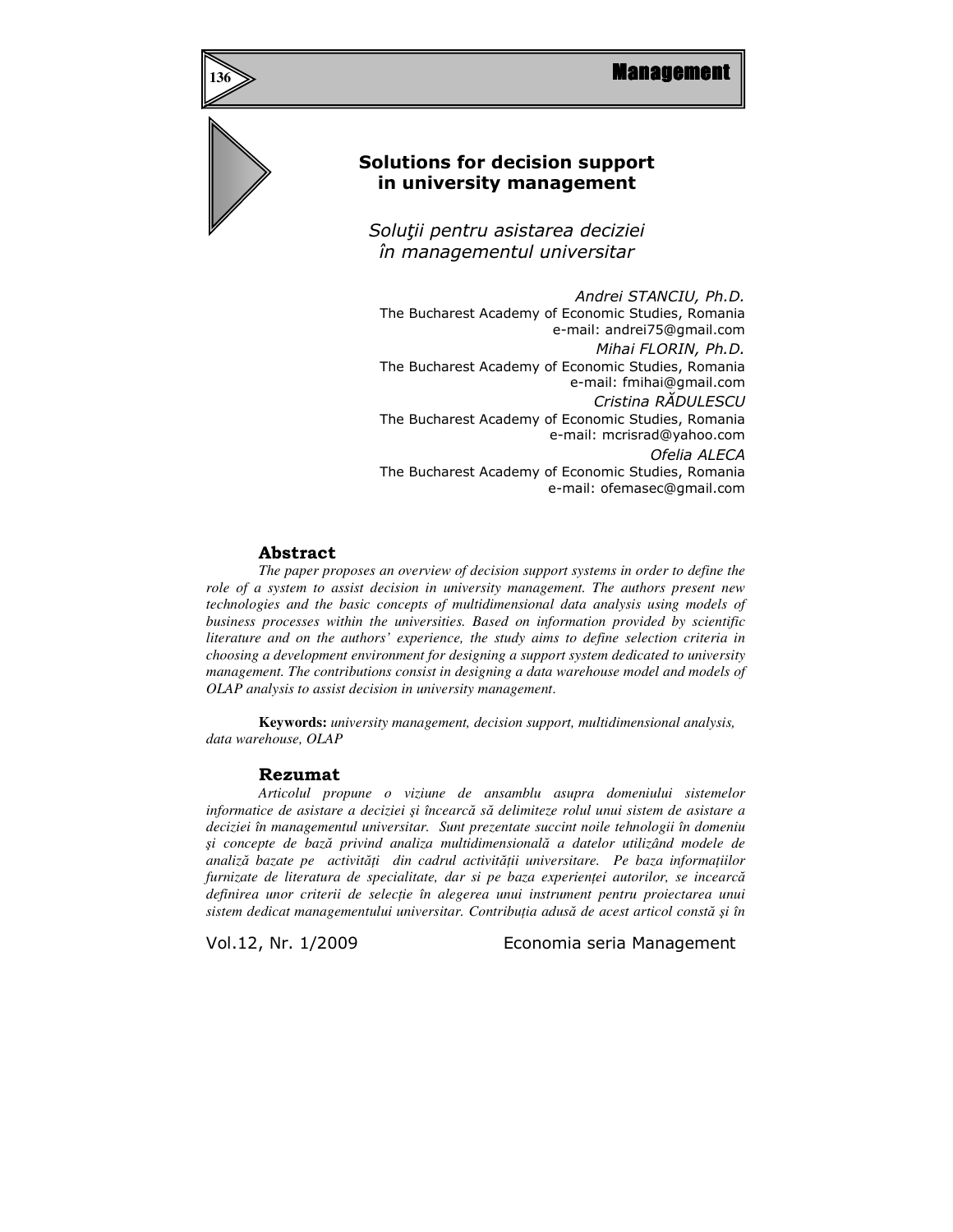

*proiectarea modelului unui depozit de date* ş*i elaborarea cuburi OLAP dedicate asistarii deciziei în managementul universitar.* 

**Cuvinte-cheie:** *management universitar, support de decizie, analiza multidimensional*ă*, depozit de date, OLAP* 

**JEL Classification:** M15

### Introduction

nstirutions in higher education around the world are facing with a wide range of problems such as the need of implementing required standards for quality in education, attracting valuable candidates and, of course, financial problems. I

In order to solve such problems, decision makers must implement various reforms imposed by national and European legislations while maintaining organization's funds appropriately balanced.

Information systems, ranging from e-learning platforms to applications dealing with student records and study fees, though successful in supporting business process in universities, is not useful in assisting management in the decision-making process.

Managers need systems based on advanced technologies, which offers forecasting and analysis tools, being capable of providing valuable information and an analytical overview of the organization and, as such, capable of assisting decision in university management.

The research methods employed in this study required the information gathering in order to highlight the characteristics of decision support systems and their impact on university management, and comparative analysis to define criteria for selecting a development environment. Information was collected from recent scientific papers and technical specifications of systems designed to assist decision making.

### Decision support systems and university management

A cardinal problem of the development strategy in European universities is to diversify the offer of study programs in order to fulfil the market requirements and to adapt to candidates' needs. In fact, preserving old educational structures is a condemnation to stagnation.

The researchers involved in the EU-funded project **"**Benchmarking in European Higher Education" (www.education-benchmarking.org/) reveal that "the quality is the key to support developments and in this context, enhancing university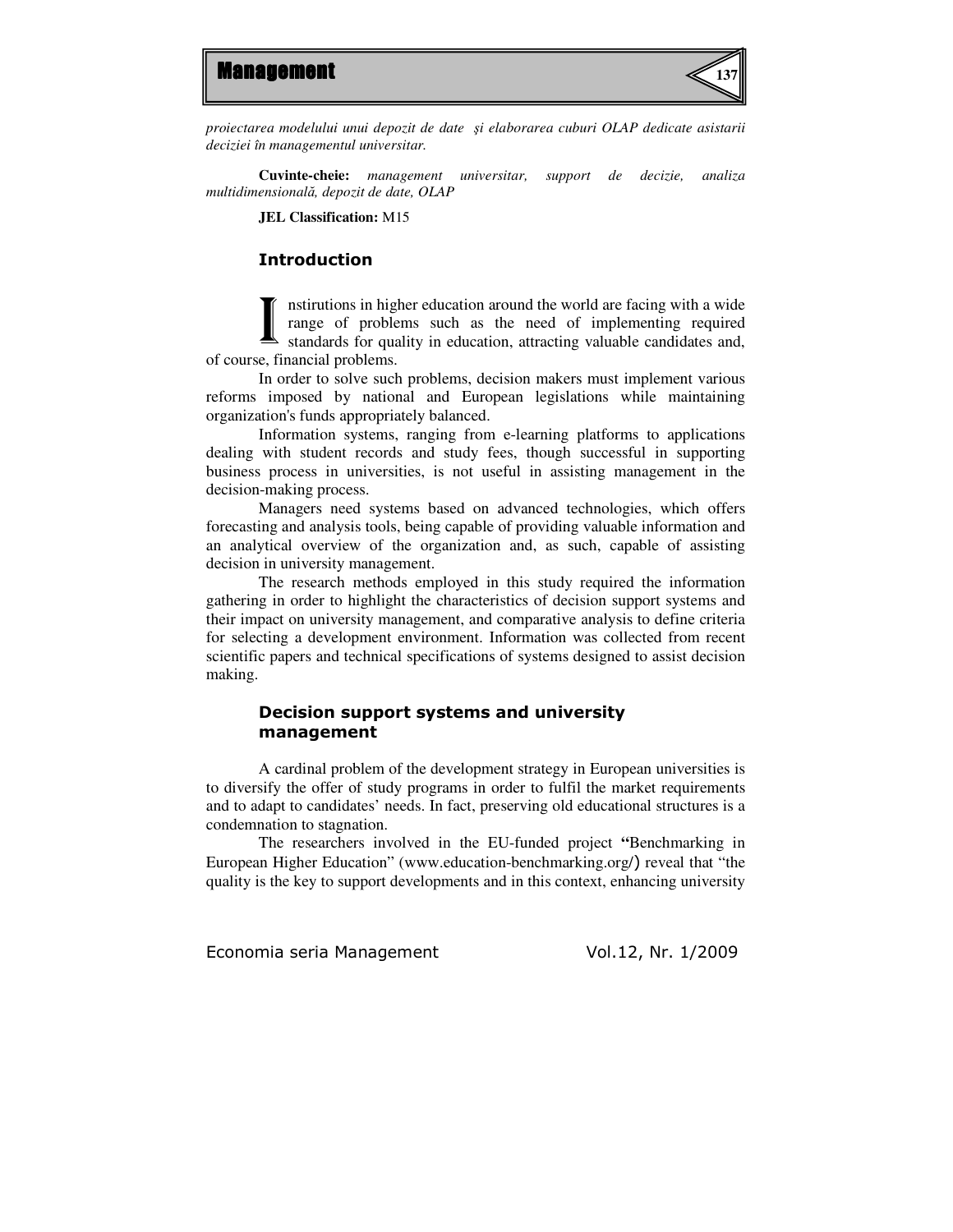

performance and modernising university management must be on the agenda of all university leaders and decision-makers in Europe."

Quality and efficiency in the university environment involves, first of all, quality decisions. Further, this paper focuses on developing IT technologies in order to support decision-making processes.

In recent years, decision support systems have grown increasingly sophisticated, incorporating multiple functionalities and components, in order to cater for various and complex business needs. Increase in volume of data stored in operational databases, legal constraints and technological progress are merely few of the challenges faced by this type of systems, aimed at assisting the decisionmaking process, in all its stages.

Power (2007) presents the evolution of decision support systems, starting from the 60's, the period of their emergence, when computerized models were used for assisting the decision-making process; cited sources include Raymond (1966), Turban (1967), Urban (1967), Holt and Huber(1969). Researches on decision support systems boomed in the 70's, leading to identification of various business fields in which decision support systems can be successfully used.

From the very beginning, decision support systems have been regarded as one of the most active components of information systems (Reix, 1990). Gorry and Scott Morton (1971) argue that "Information systems should exist only to support decisions".

Because of the immense popularity of decision support systems, they are regarded as extremely useful in various business areas, such as industrial processes, human resources, urban planning, education, healthcare, government or defence; in fact, irrespective of the field, decision support systems are key enablers of process optimization adding value to all business activities.

After analysing 217 papers, Eom SB, Lee SM, Kim EB and Somarajan C (1997) came up with a classification of papers on decision support systems, published by 19 prestigious publications in America and Europe over a period spanning 7 years (1988-1994). The largest number of papers concerns the field of "Corporate Functional Management", followed by far, by those on "Government" and "Education" (Figure 1).

However, in spite of this statistics, decision support systems are extremely useful in various areas within higher education, such as university admission (Elimam, 1991) (Mar Molinero, Qing, 1990), funds management (Tyagi, et al. 1988), course scheduling (Dinkel et al. 1989) and strategic management (Hornby et al. 1994).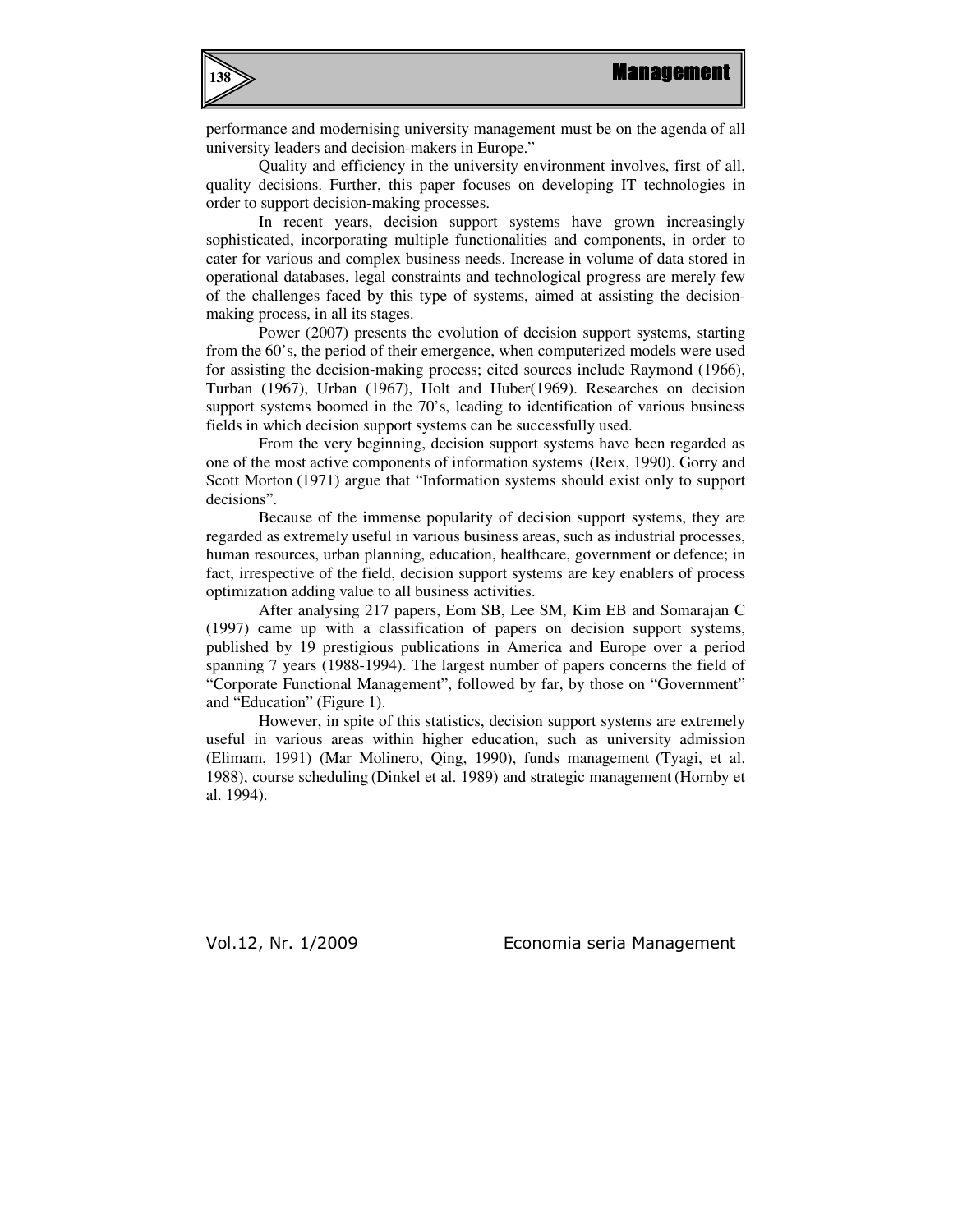

**Figure 1 Structure on business fields of articles on decision support systems Source**: Eom SB, Lee SM, Kim EB and Somarajan C (1997)

In fact, management of universities is similar to that of organizations in any business field, as it is responsible for the efficiency of business processes within organization. The business environment universities are part of can be considered highly competitive, but unlike other organizations, universities cannot rely on market surveys in order to forecast the number and structure of potential students. In care of the university entry process, decision support systems can provide valuable data on the faculties and educational paths which are particularly appealing to potential candidates, alternatives solutions considered by candidates, analysis of geographical distribution of students relative to university location and various forecasts. However, due to multiple influences, many of them unpredictable, such as economic crisis, forecasting number of candidates in years to come may be impeded by some uncertainty.

Eom et al. (1998) thinks that decision support systems are interactive information systems defined by the following:

• They support the decision making process rather than replace it,

• They resort to data and models,

• They solve structured as well as poorly structured (Bonczek, 1981), semi-structured (Bennett 1983) or unstructured (Thierauf 1982) problems,

• Their main focus is the efficacy rather than the efficiency of the decision-making process.

The most important components of decision support systems are represented by applications offering forecast, optimization and chart functionalities; reports and dashboards generators, OLAP, as well as data mining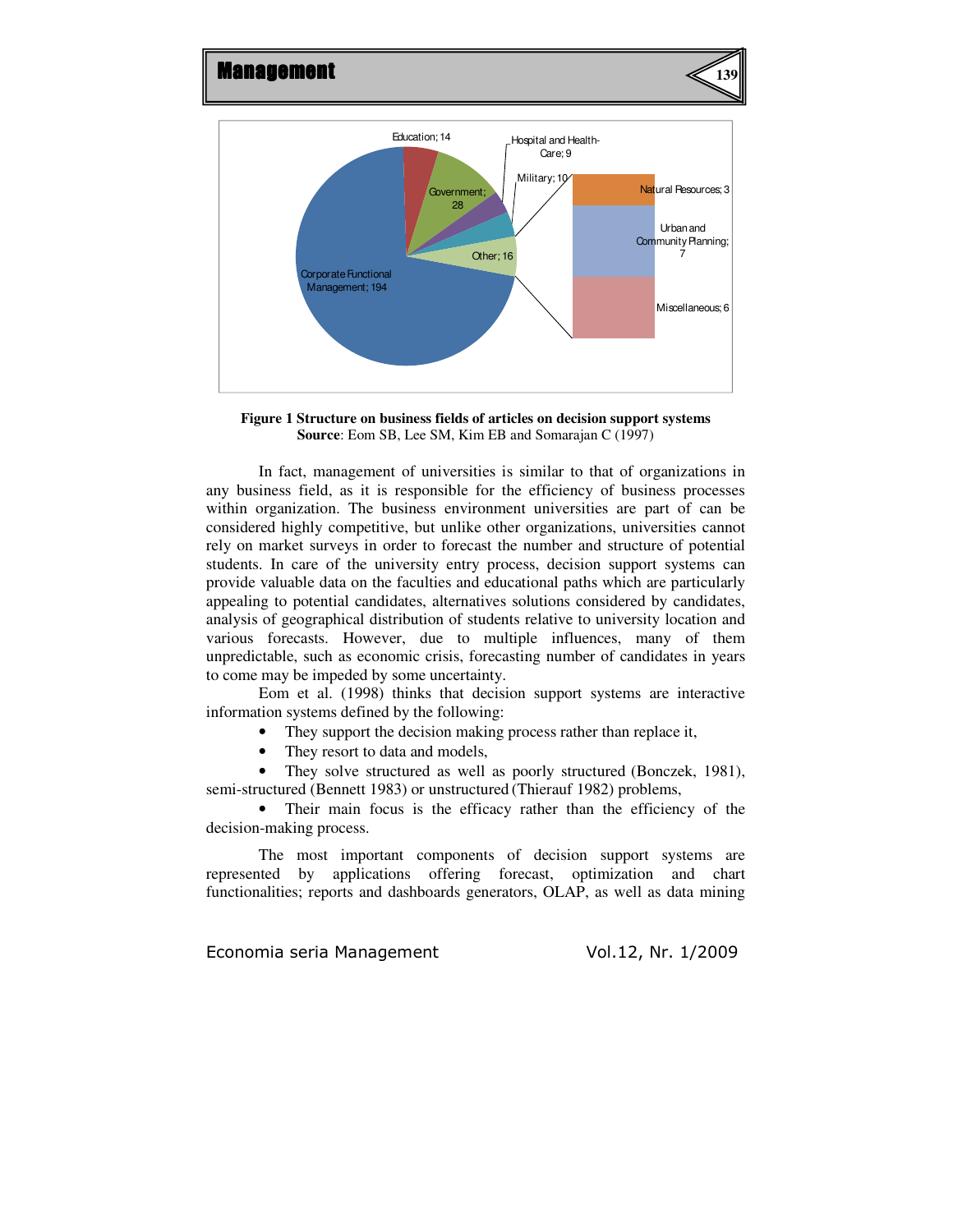

tools. Technologies used for data storage and processing (Zaharie et al. 2001) may be grouped in three main categories:

• Data warehousing, which provides central storage for data from multiple and heterogeneous sources;

• OLAP (On-line Analytical Processing), which reorganizes data in multidimensional structures referred to as hypercubes, providing various analyses capacities adapted to large volumes of data;

• Data mining, which enables the discovery of new and valuable information in available data sources.

# From transactional data to valuable information for decision-makers

Regardless of the business field, the decision-making process and its outcomes are hugely dependant on the quantity and the quality of the underlying information. As in case of most organizations business activities are supported by software systems which are meant to capture everyday business operations, it is obvious that these systems are significant sources of valuable information. Although the conversion of raw data which feeds such systems into information supporting business decisions is entirely transparent to decision-makers, the actual process is actually far from being trivial or straight-forward. We will briefly outline this process, emphasising what may be regarded as key constituents of the decision-making technical infrastructure: data warehouses built on top of data stores used by operational information systems, OLAP technologies and data mining.

### Data warehousing

Operational information systems deal with business transaction data and they are meant to capture, as accurately as possible, the logic of a particular business process or functionality. As a consequence, data processed by such systems is extremely detailed and volatile, as it can be subject to frequent changes. It is also kept in data stores which are usually represented by relational databases, organized in multiple tables, according to E.F. Codd's rules. Trough a process called normalization, these rules enforce a specific structuring of data, usually fragmented into a large number of tables, which is directed at optimizing data inserts, updates, and deletions. However, though perfectly justified from a transactional perspective, this approach to data structuring has proven to be inadequate from a analytical perspective. That means that due to data fragmentation, sometimes even simple statistics may be difficult to perform, as they may require correlation of data stored in multiple tables.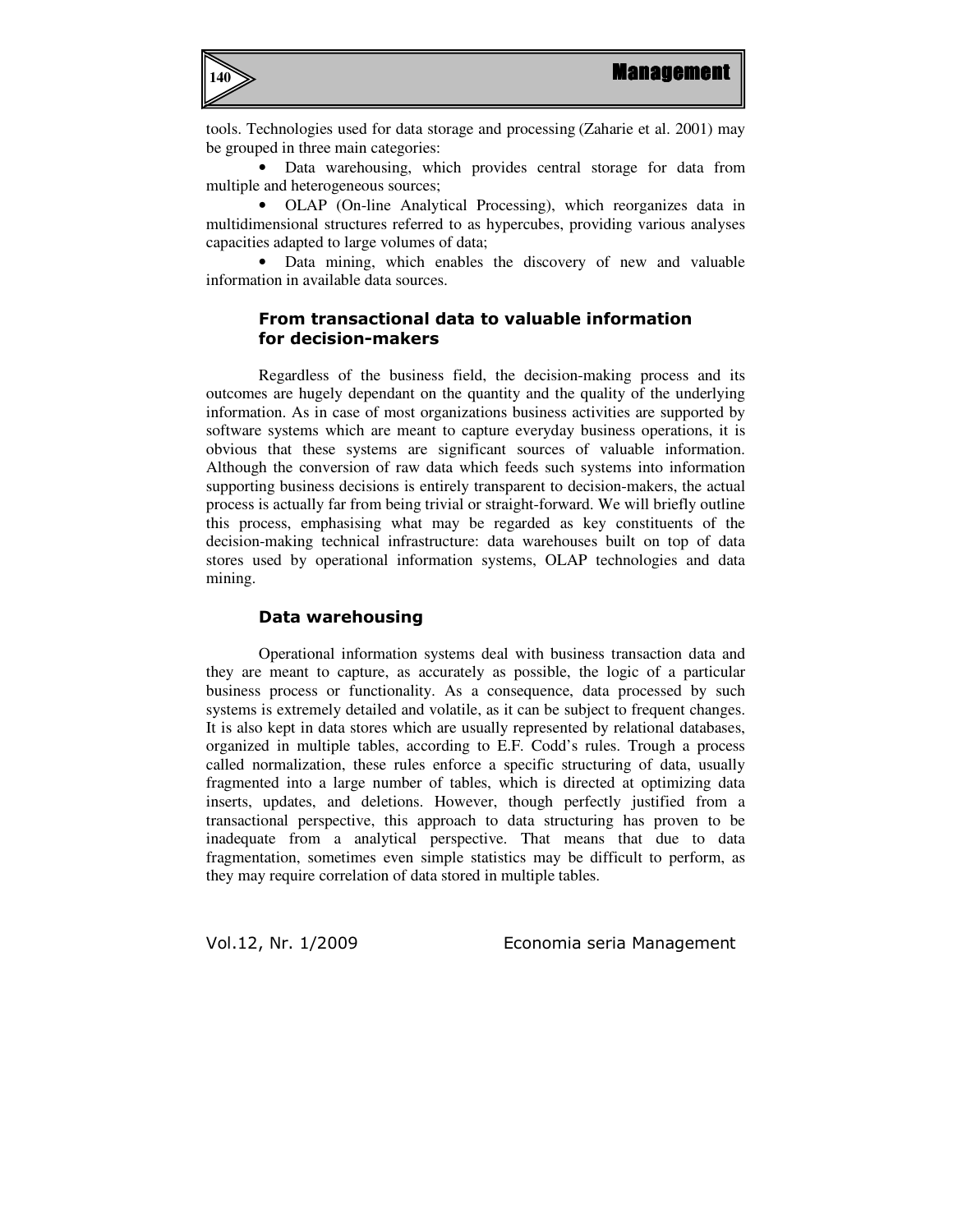

As opposed to operational data stores, a data warehouse is a different kind of data store, as it is not designed according to the logic of business transactions and processes, but as a key enabler of business analysis and decision-making at all levels, within different areas of an organization. As operational data stores amass detailed data on business transactions, it is obvious that raw data needed for such analyses is already available, but it should be organized differently, according to major subjects of interest within a business or organization. In case of universities, for example, faculties, academic staff, departments, disciplines, students, date / time (which is a universal analysis criterion, irrespective of the business field) etc. are common element for conducting various analysis and, as such, for reorganizing data on grades, study fees, scholarships or other activity indicators in a manner which is dictated by analysis purposes, not by the logic of business processes.

A data warehouse may be regarded as a central repository which integrates data from multiple, even heterogeneous data stores (databases with various formats, spreadsheets or other files), used by operational systems. Though an organization might use a single database for recording daily business operations, it is still not recommended to adjust it to serve for analytical purposes as well, given that database optimization for analytical processing will deteriorate its performance in transactional processing, and vice versa. Given the differences in structuring and organization, migrating data from various operational data stores to a data warehouse, requires a process of reconciliation and data transformation. At the same time, it is worth mentioning that is common for data warehouses to exclude data items which, although relevant for various business processes, are not essential from a decision-making perspective; for instance, phone numbers and emails recorded in a student database may be left out of the data warehouse used as a decision support for university management.

As opposed to operational data, data stored in data warehouses is nonvolatile, which means that once stored, it is not expected to be subject to updates or deletions. One consequence of this fact is that a data warehouse enables a historical perspective of the business. Another consequence is that it stores huge amounts of data collected over several years which may hinder performance of specific queries, which actually need a smaller set of data. In such cases, data marts solutions may be considered. Data marts and warehouses have similar features, except for the volume; in fact, a data mart is a smaller version of a data warehouse, which is partitioned according to specific criteria such as geographical region, period of time etc.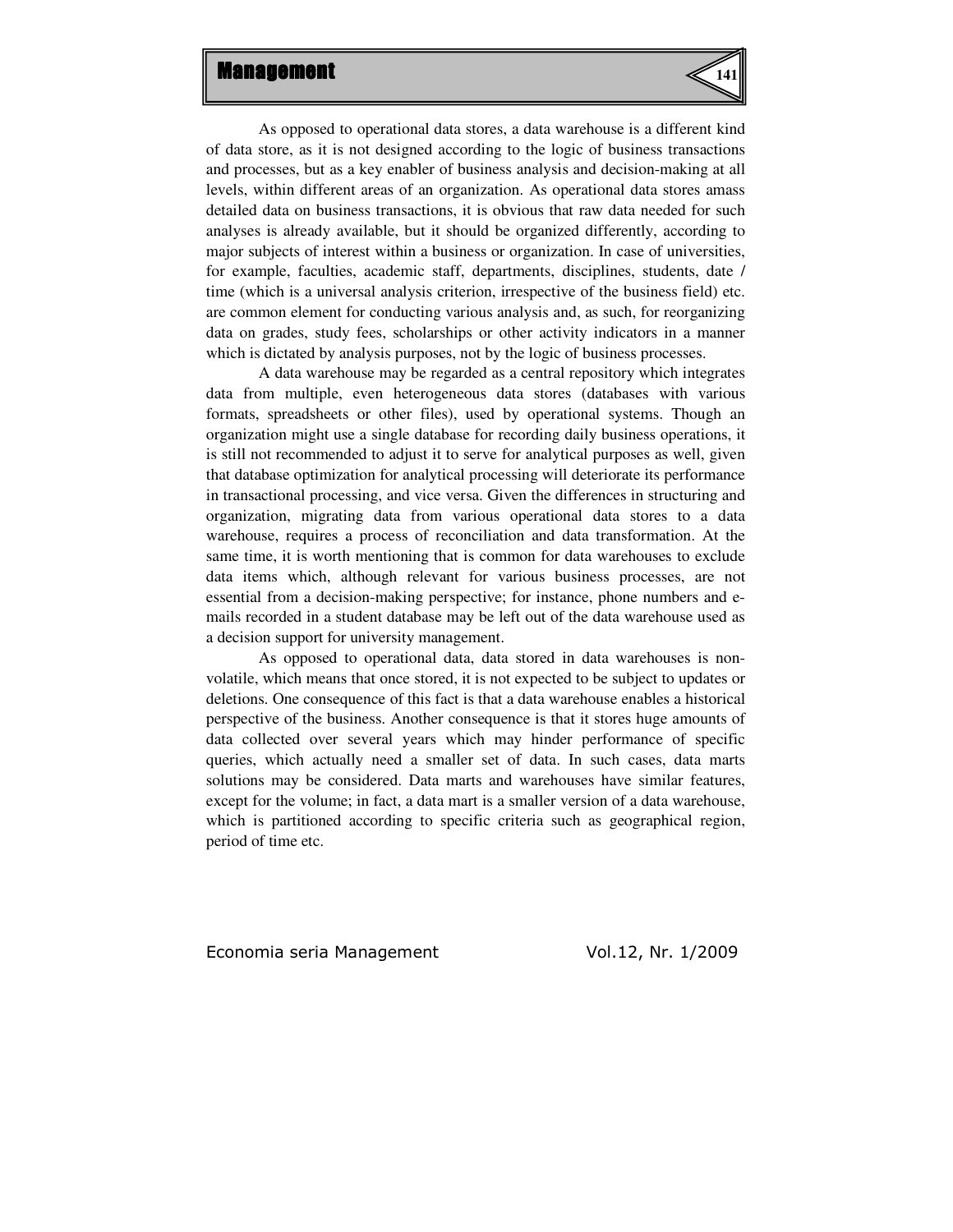

#### Dimensional modeling and OLAP

Although data warehouses amass huge volumes of data, collected over extended periods of time and organize it in order to facilitate fast responses to queries, they still store raw data. The role of converting this data into information which is useful to the decision-making process is performed by specific tools and applications, which enable various processing techniques ranging from simple browsing of the data to complex analysis. Such technologies, which are complementary to data warehousing, are commonly known as On-Line Analytical Processing – OLAP, a concept coined by E.F. Codd (Codd et al., 1993). In 1995, Nigel Pendse, of The OLAP Report, produced a set of basic requirements for OLAP systems, which should enable *Fast Analysis of Shared Multidimensional Information* (FASMI):

*Fast:* satisfactory query responses, in matter of seconds, even to ad-hoc queries

*Analysis:* various numerical and statistical data analysis, which may be predefined, as well as specified through ad-hoc queries

*Shared:* sharing of data across a large user base, within different areas of a business and granting access to OLAP reports from various locations, as in case of web applications

*Multidimensional:* multidimensional perspective (view) on business data

*Information:* enabling access to all the data that must be processed, in order to produce required information.

The multidimensional data views are commonly referred to as data cubes, expanding the usual, three-dimensioned and perception of cubes. In OLAP systems, data cubes integrate multiple perspectives on business data, so they may have as many dimensions as the business model allows. This approach to business data is achieved as a direct result of dimensional modeling, which basically aims at representing quantitative business data and statistical indicators, in direct relation to the corresponding business context. The main concepts in dimensional data modeling are measures, dimensions and facts and they are briefly described in what follows.

*Measures* represent numeric data, used to evaluate the business, from a quantitative perspective. In case of a university, examples of such measures may be the student marks for various examinations, incomes from study fees or examination fees, or scholarship payments.

*Dimensions* correspond to parameters which describe the business context associated with measures. For instance, a specific amount representing a study fee may be viewed in terms of period of time, student, faculty, or form of study (day or distance learning), each element corresponding to a distinct perspective, or dimension, along which business data can be analysed. For better serving analyses purposes, the values belonging to each dimension, commonly known as dimension members, may be organized on several levels, forming dimension hierarchies.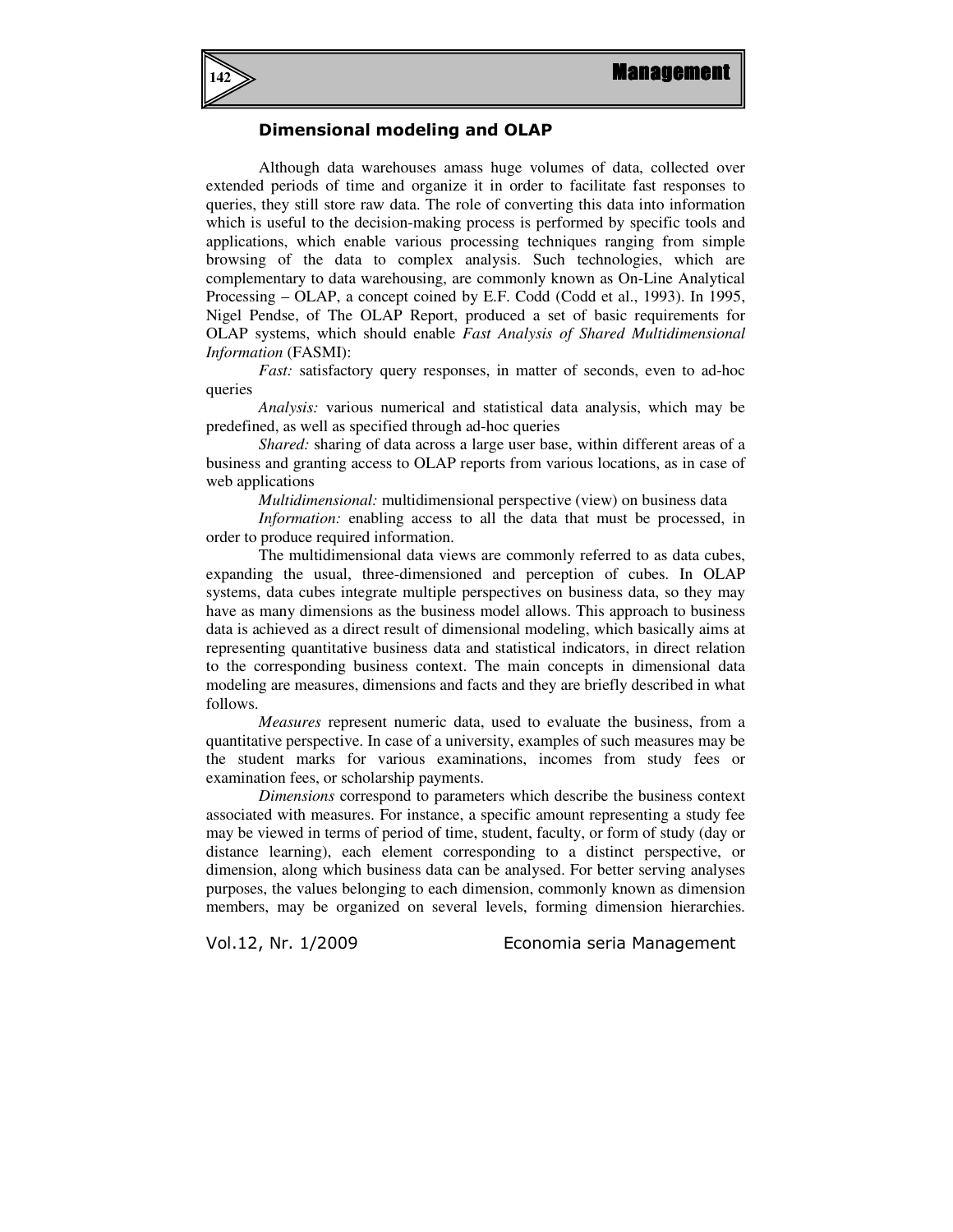

For instance, in case of time dimension, each year consists of two semesters, each semester includes six months, each month consists of a certain number of days etc.

*Facts* are collections of measures and context data. They typically refer specific business activities, associated with one and only one member from each dimension. For instance, recording a scholarship payment involves recording the actual amount plus the data required to identify the student, faculty, date etc.

However, apart from defining the context of business facts, dimensions may be perceived as collections of properties along which various analyses of numerical data may be performed. As direct consequence of the hierarchical structure of dimensions, measures may be aggregated above their initial granularity, at a lower or higher level, depending on the actual business needs, in order to calculate various indicators. For example, calculation of the full amount of examination fees corresponding to a specific day, month, semester etc. or, summarizing marks of students in the form of general averages per student, per year, or per faculty. In fact, in order to improve query performance, multidimensional applications need to pre-compute some of the summary data and explicitly store such aggregates.

### Data mining

Apart from OLAP calculations, another type of analysis to be performed on data stored in data warehouses is represented by data mining. This concept covers a range of techniques and associated software instruments, which make use of certain algorithms in order to discover various patterns within business data, as well as relationships that may not be obvious otherwise. There are two common approaches to data mining. The first one, known as *exploratory* or *undirected* data mining, explores data in order to find anything that might be of interest (for example, such analysis may point to a certain relationship between curriculum structuring and average grades of students). The second, *directed* data mining, is usually performed on a regular basis, in order to solve a specific problem (for instance, poor student performance in exams), or to capitalize on a certain opportunity (such as the need for particular skills required on the labour market and reflected in the number of students demanding certain optional courses).

As a detailed description of data mining techniques and algorithms (decision trees, clustering, neural networks etc.) is beyond the scope of this paper, in a brief review of the main usages of data mining techniques, we enumerate the following: discovering unknown data associations (for instance the relationship between geographical regions where students live and the degree to which they pay their study fees), identifying patterns which lead to new organization of data (for example, by taking into account the optional disciplines chosen by students, specific student profiles may be defined), discovering patterns which may be used for making predictions about the future (for instance, if a correlation can be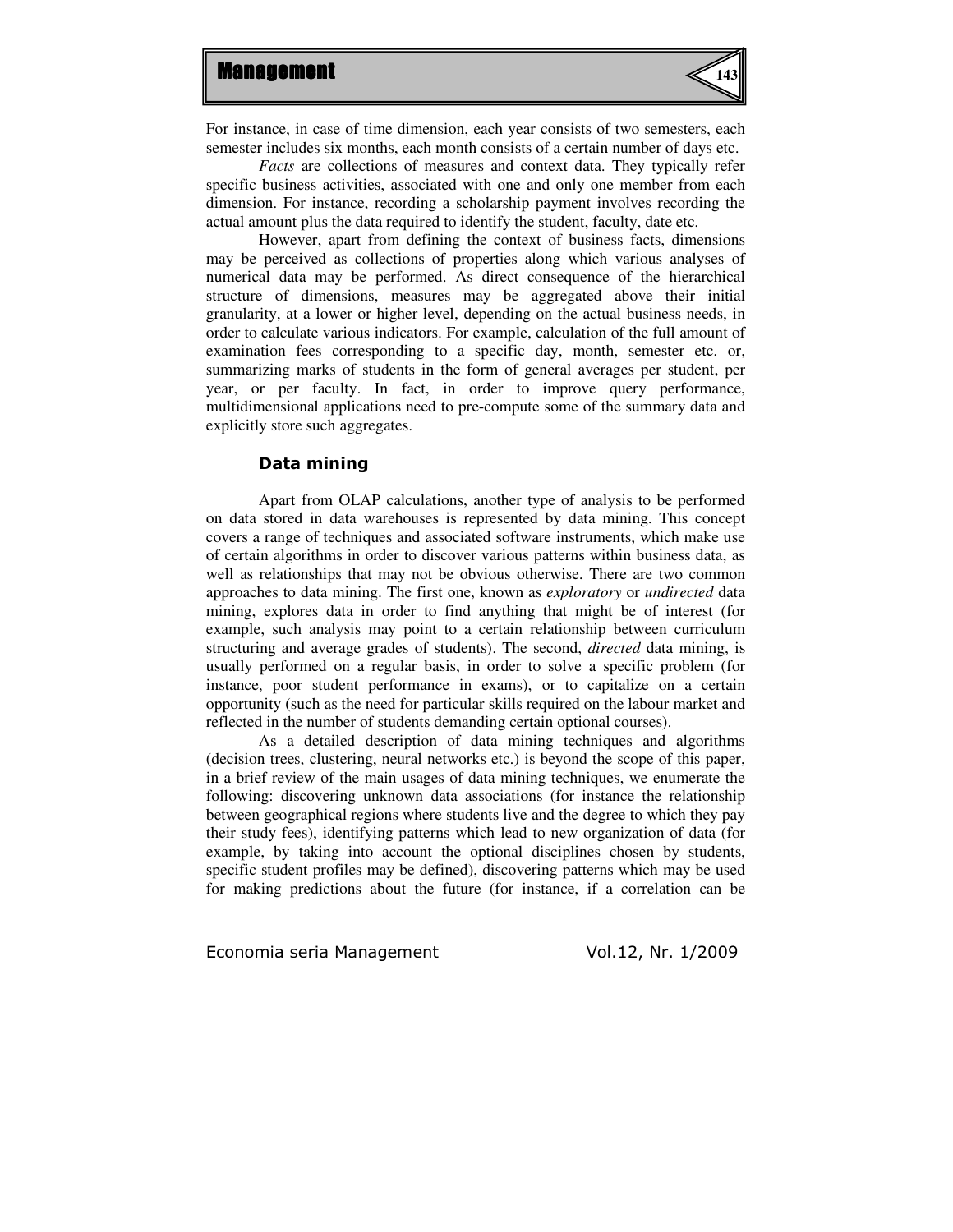

established between marks scored in certain disciplines, it can be used to make assumptions about future exams).

### Criteria used in selection of tools for developing decision support systems for university management

As decision support systems transform data stored in databases in valuable information, a growing trend on the software market is integration of data analysis capacities in database management systems. The most prominent software producers to follow this trend are Microsoft, Oracle, IBM and SAP.

In 1998, Microsoft made an important step forward as a provider of OLAP technologies, by launching OLAP Services, an OLAP server distributed together with SQL Server 7.0. Analyses Sevices is a server application packaged with later versions of SQL Server, which can also be used with non-Microsoft products, such as databases implemented with IBM DB2 or Oracle RDBMS. The latest version, SQL Server Analysis Services (SSAS) 2008 provides OLAP functionalities, as well as data mining capacities which capitalise on a large number of algorithms (MSDN, 2009)

Among the most important functionalities in Microsoft SQL Server 2008 Analysis Services (SSAS)(Microsoft, 2009) we enumerate the following:

• *MDX scripts.* Multidimensional Expressions (MDX) are a new mechanism used for defining calculated members.

• *Business Intelligence Wizards*. It is an application that can be easily used by any user in order to solve complex Business Intelligence problems.

• *Data Mining*. Analysis Services offers data mining tools in order to produce a series of rules and models valuable for various purposes such as forecasting.

• *Integration* with other Microsoft applications (such as Office).

Although Microsoft achieved great success with Analysis Services, Oracle was the first provider of database management systems to acknowledge the importance of OLAP technology, by acquiring IRI's Express back in 1995. This product was later integrated with Oracle 9i, characterized by Oracle as the first engine for relational-mutidimensional databases (Rittman 2006), which offered OLAP as a separate option ("OLAP Option").

Unlike Microsoft, which uses its own query language, MDX, Oracle resorts to SQL (Structured Query Language). Oracle systems are able to process data coming from multiple sources, or produced by various applications, including Oracle E-Business Suite, PeopleSoft (part of Oracle Corporation), Siebel (Solution for customer relationship management), as well as SAP systems.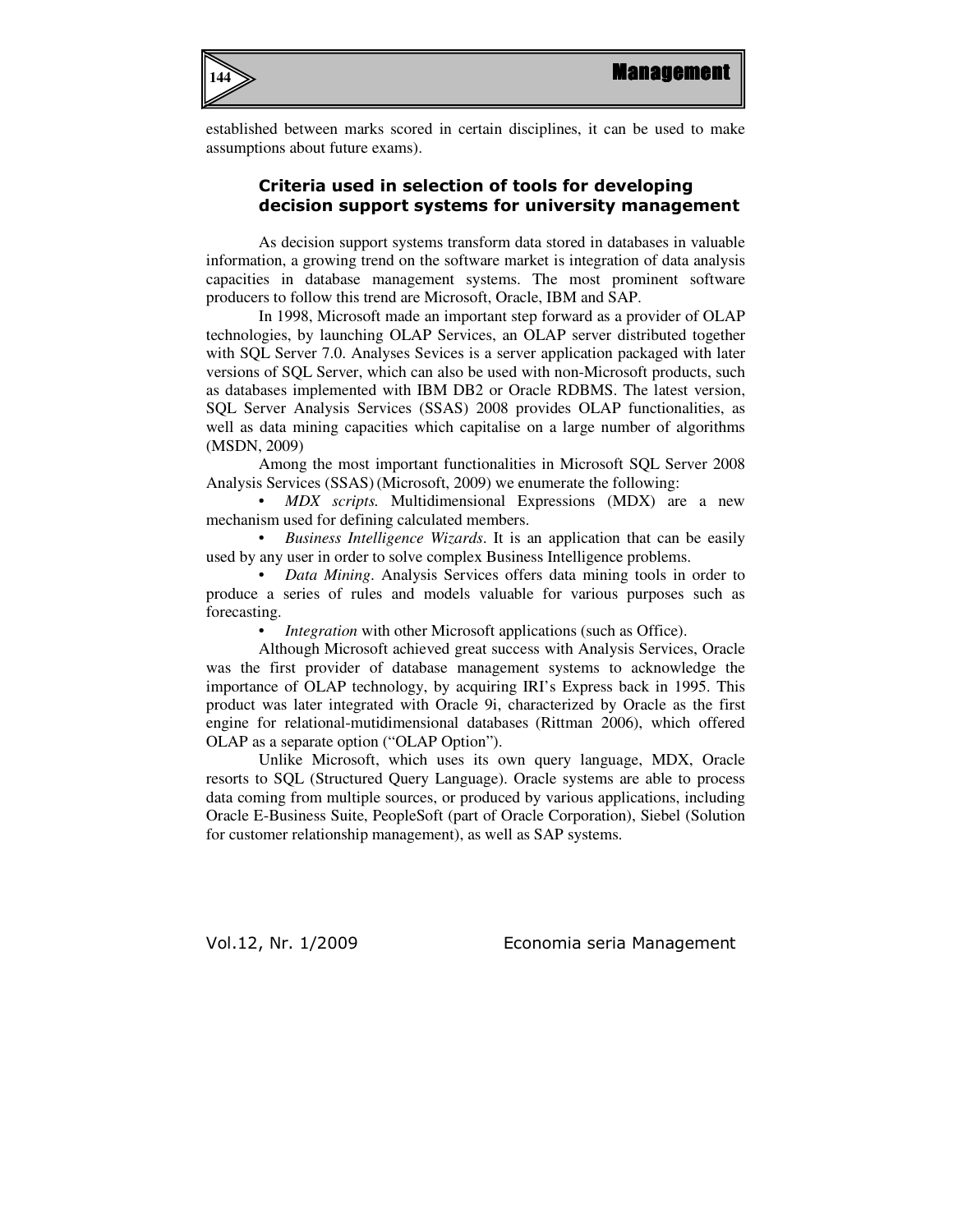

According to the producer (Oracle 2006), the benefits of Oracle solutions are the following:

• Business intelligence functionalities built on an integrated infrastructure which includes interactive dashboards, financial reporting tools, OLAP tools, realtime intelligent predictions and integration with Microsoft Office

• Universal perspective available for everyone, everywhere. That means that a relevant perspective on the business is offered not only to analysts, but to all interested professionals, on various levels within an organization, depending on services and access rights associated with user roles.

• Unified business model built on a business model which integrates metadata within Oracle business intelligence and analysis tools, in order to reduce TCO (Total Cost of Ownership).

• Integrated business intelligence infrastructure supporting any data source or ETL (Extraction, Transformation, Loading) tool, major business applications, analysis tools or database systems, including IBM DB /2, Teradata, Microsoft SQL Server, SAP Business Information Warehouse (BW), Microsoft Analysis Services, as well as XML(a model for storing unstructured and semi-structured data in databases) data and unstructured data.

In recent years there has been a strong trend of market consolidation, as successful products and brands of small software companies have been acquired by major players on the software market, which are interested in developing sophisticated application suites by integrating outsourced components, complementary to their own products.

Given the number of benefits, the cost of decision support systems is understandably high and as such, the decision of purchasing a system of this type is a major management decision in any organization. Referring to an *InformationWeek Research* survey on 230 professionals in business technologies, Whiting (2006) shows that, in the future, 44% of organizations will increase funds for business intelligence tools, 46% will allocate funds that are equal to those used at present and only 10% will diminish the respective funds.

Using another survey by *InformationWeek Research* with participation of 500 IT specialists, focused on expenditures on decision support applications (**Error! Reference source not found.**2), Hayes and Smith (2007) reveal that 40% of customers favour an Oracle solution, 38% a Microsoft solution, while 20 % of votes went to SAP. The small difference between these figures suggests that, because of the strong competition on software market, major producers offer similar services and tools directed at decision support. As a consequence, when choosing a particular solution, multiple factors must be considered, among the most important being user skills and preference for certain platforms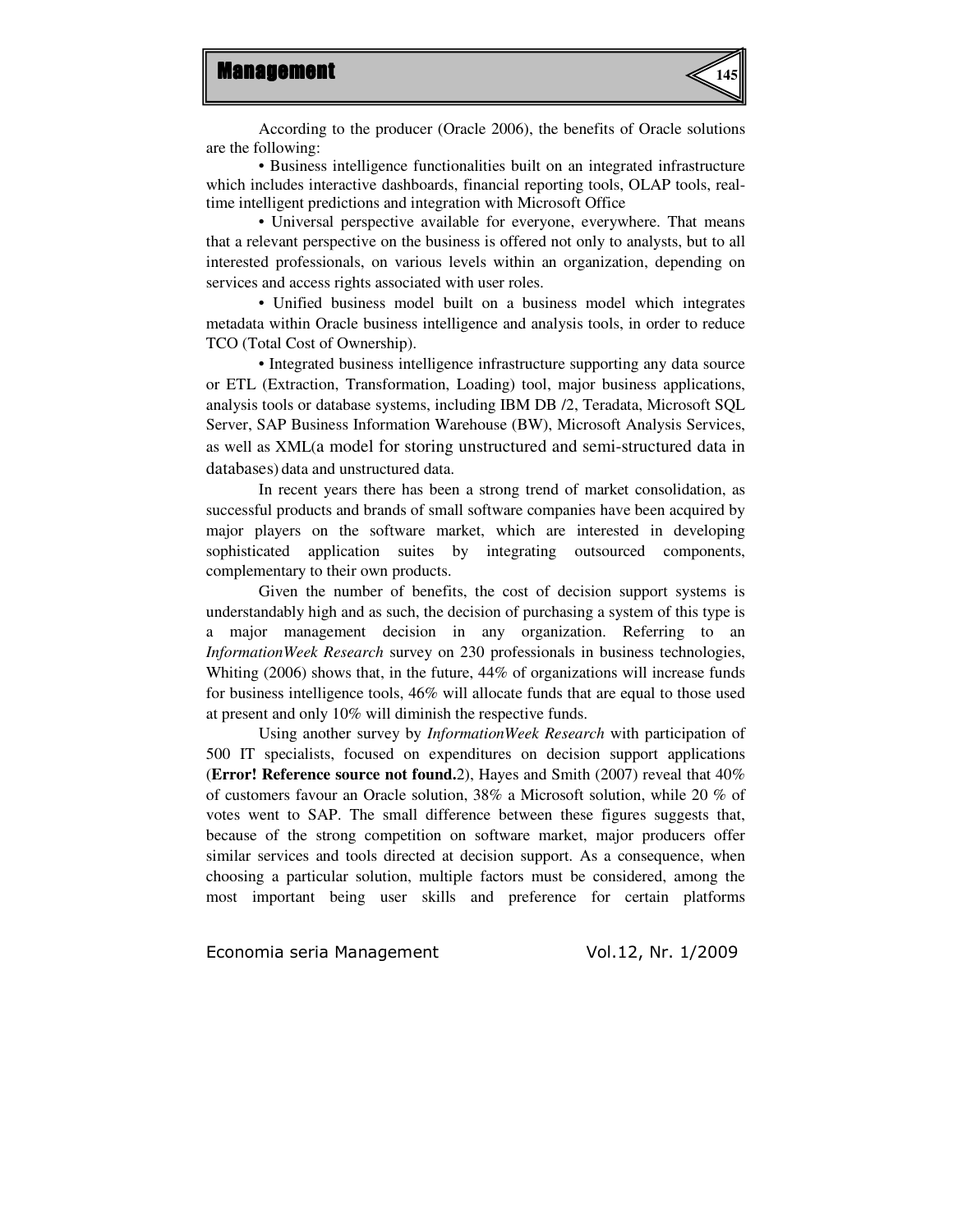

and technologies, databases used for storing business data, as well as software systems and technologies that the organization owns, that interact with the decision-support system.



**Figure 2 Most widely-used decision support systems Source** Hayes and Smith (2007) **Note**: Multiple responses were accepted

Rittman (2006) believes that the most important factor to be taken into account when choosing an OLAP tool is the experience with a particular technology and operating system. As such, facile administration and configuration, as well as standardization on Windows platform lead to Microsoft Analysis Services. On the other hand, when concurrent access must be ensured for a large number of users, on a non-Windows platform, Oracle is the recommended solution.

# A simplified data warehouse model for decision support in university management

Figure 3 captures a simplified version of data warehouse schema that can serve the purpose of multidimensional analysis in a university, as it concerns student performance and collection of various fees. The model employs a special type of schema, commonly known as constellation, which typically contains several fact tables (in this case, *Result* and *Receipt*) which share several dimension tables.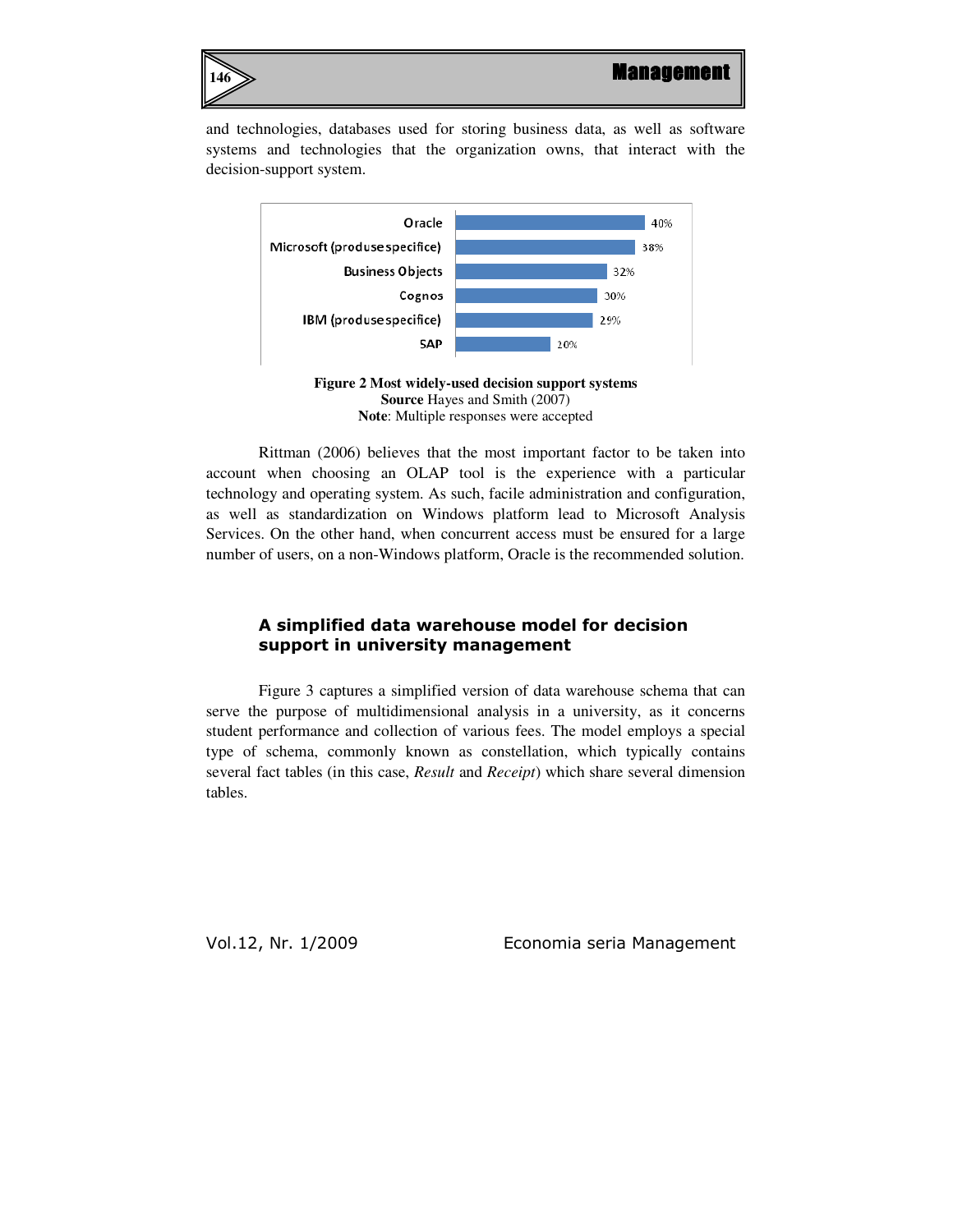

**Figure 3 Simplified model data warehouse that stores student results and university fees** 

Employing this data warehouse as a source, several OLAP cubes have been developed in order to benefit from the flexibility and advantages of multidimensional analysis of business data managed by any university.

Figure 4 illustrates average grades scored by students in Finance and Management specializations, in exams concerning several core disciplines, over a three-year period (2007-2009).

Results presented in Figure 4 may be used by university management in order to evaluate the actual knowledge level and student achievement for both specializations and identify various trends in learning behaviour.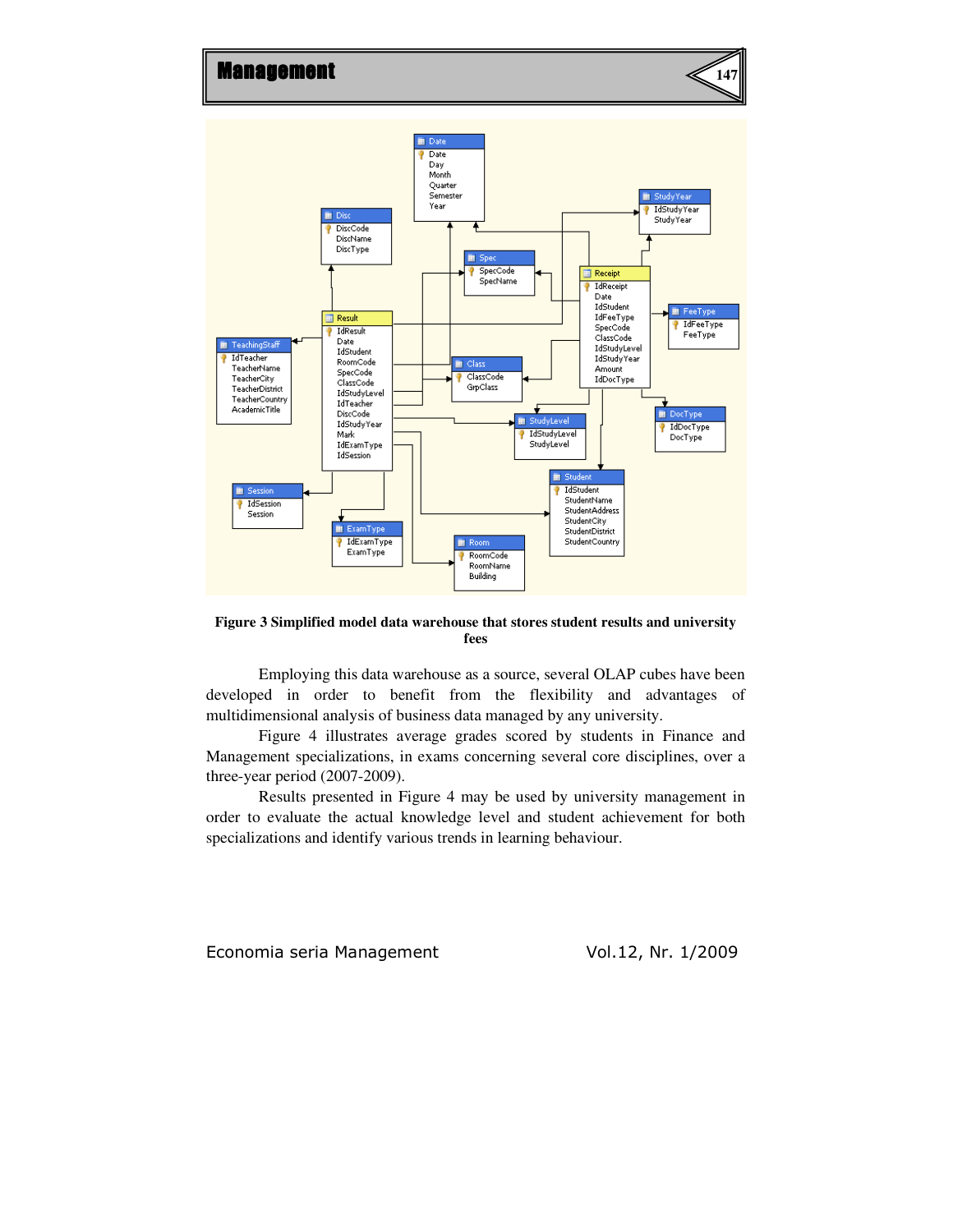| Study Level $\star$<br>All |                                               |                  |                  |                  |
|----------------------------|-----------------------------------------------|------------------|------------------|------------------|
|                            |                                               | Spec Name v      |                  |                  |
|                            |                                               | Finance          | Management       | Grand Total*     |
| <b>Disc Name</b>           | Year $\star$<br>$\nabla$ $\blacktriangledown$ | <b>AVGOfMark</b> | <b>AVGOfMark</b> | AVGOfMark        |
| 日 Databases                | 2007                                          | 5.5              |                  | 5.5              |
|                            | 2008                                          | 6.5              |                  | 6.5              |
|                            | 2009                                          |                  |                  |                  |
|                            | Total*                                        | 5,83333333333333 |                  | 5.83333333333333 |
| 田 Expert Systems           |                                               |                  | 7                | 7.33333333333333 |
| ⊟ Finance                  | 2007                                          | 8.5              | 7                | 8                |
|                            | 2008                                          | 7.5              |                  | 7.5              |
|                            | 2009                                          | 5                |                  | 5                |
|                            | Total*                                        | 7.4              | 7                | 7.33333333333333 |
| 田 Financial Accounting     |                                               | 6                | 6.5              | 6.4              |
| 田 General Accounting       |                                               |                  | 6.5              | 6.5              |
| <b>日 History</b>           | 2007                                          | 5.5              | 8.5              | 7                |
|                            | 2008                                          | 6.5              |                  | 6.5              |
|                            | 2009                                          |                  | $\overline{4}$   | $\overline{4}$   |
|                            | Total*                                        | 6                | 7                | 6.42857142857143 |
| 田 International Accounting |                                               | $\overline{4}$   | 6.25             | 5.8              |
| 田 Management               |                                               | 5                | 5.5              | 5.4              |
| Fil Programming Languages  |                                               | 7                | 6.33333333333333 | 6.6              |
| 田 SIAD                     |                                               | 7.5              |                  | 7.5              |

**Figure 4 OLAP data for student performance analysis**

Figure 5 presents students' attendance at exams, recorded over the same period (2007-2009) and analysed by examination type. The user may opt for selective display of data, restricted to specific study cycles (Graduate, Postgraduate, etc.).

|                                  |                    | Exam Type $\blacktriangledown$ |              |                |                                                 |                |
|----------------------------------|--------------------|--------------------------------|--------------|----------------|-------------------------------------------------|----------------|
|                                  |                    | Credit                         | Enlarge      | Normal         | Reprogramming Grand Total *                     |                |
| Year<br>$\overline{\phantom{a}}$ | Student Name       |                                |              |                | CountOfMark CountOfMark CountOfMark CountOfMark | CountOfMark    |
| 田 2007                           |                    |                                |              | 17             | 5.                                              | 22             |
| 日2008                            | Coco MONTANA       |                                |              | 2              |                                                 | $\mathbf{Z}$   |
|                                  | Florin ION         |                                |              | $\overline{c}$ |                                                 | $\overline{c}$ |
|                                  | Gelu MIHAI         |                                |              | 2              | $\mathbf{1}$                                    | 3              |
|                                  | Gigi TUDOR         | 1                              |              | $\mathbf{1}$   |                                                 | $\overline{c}$ |
|                                  | Gina IANCU         |                                |              | $\overline{c}$ |                                                 | $\overline{c}$ |
|                                  | Izabella AGLIANI   |                                |              | $\overline{c}$ |                                                 | $\overline{2}$ |
|                                  | Michael TONY       |                                |              | 2              |                                                 | $\overline{c}$ |
|                                  | Pepe MARIO         |                                |              |                | $\overline{c}$                                  | $\overline{c}$ |
|                                  | Robert YANG        |                                |              | $\overline{c}$ | $\overline{c}$                                  | $\overline{4}$ |
|                                  | <b>Titi FRANCU</b> |                                | $\mathbf{1}$ | $\mathbf{1}$   |                                                 | $\overline{2}$ |
|                                  | Total*             | 1                              | $\mathbf{1}$ | 16             | 5                                               | 23             |
| 日2009                            | Coco MONTANA       |                                |              |                |                                                 |                |
|                                  | Florin ION         |                                |              |                |                                                 |                |
|                                  | Gelu MIHAI         |                                |              |                | $\mathbf{1}$                                    | $\mathbf{1}$   |
|                                  | Gigi TUDOR         |                                |              |                |                                                 |                |
|                                  | Gina IANCU         |                                |              |                |                                                 |                |
|                                  | Izabella AGLIANI   |                                |              |                |                                                 |                |
|                                  | Michael TONY       |                                |              | $\mathbf{1}$   |                                                 | $\mathbf{1}$   |
|                                  | Pepe MARIO         |                                |              |                | 1                                               | $\mathbf{1}$   |
|                                  | Robert YANG        |                                |              | $\mathbf{1}$   |                                                 | $\mathbf{1}$   |
|                                  | <b>Titi FRANCU</b> |                                |              |                | $\mathbf{1}$                                    | $\mathbf{1}$   |
| Total*                           |                    |                                |              | $\overline{c}$ | 3                                               | 5              |
| Grand Total*                     |                    | 1                              | 1            | 35             | 13                                              | 50             |

**Figure 5 OLAP data for exam attendance analysis** 

**148**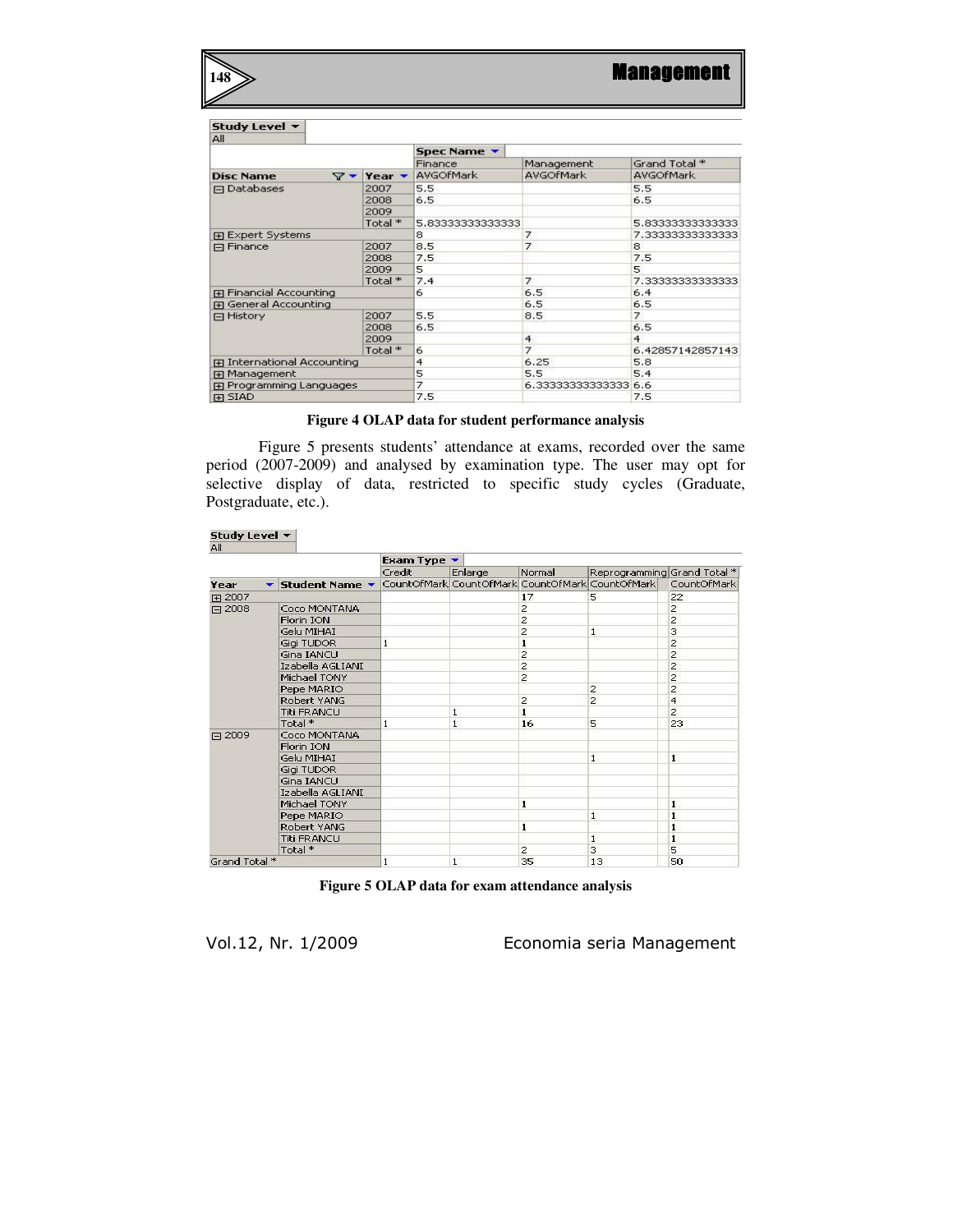

Figure 6 captures an OLAP analysis of fee revenues that each specialization added to the university budget, over the 2007-2009 period.

|                    | Spec Name v                      |                 |        |  |
|--------------------|----------------------------------|-----------------|--------|--|
| Year               | Finance Management Grand Total * |                 |        |  |
|                    |                                  | ▼ Amount Amount | Amount |  |
| 2007               | 2448                             | 3612            | 6060   |  |
| 2008               | 1300                             | 2615            | 3915   |  |
| 2009               | 1360                             | 1300            | 2660   |  |
| Grand Total * 5108 |                                  | 7527            | 12635  |  |

#### **Figure 6 OLAP data for annual revenue analysis, by specialization**

Figure 7 illustrates an OLAP analysis conducted by the financial department, concerning annual university revenues per student and mean of payment, during the period 2007-2009. Such statistics may trigger various tests to determine why students are reluctant to use certain means of payment, or strategies for encouraging use of certain payment instruments issued by agreed financial institutions.

|                                      |                       | Year <b>-</b>   |      |                             |               |
|--------------------------------------|-----------------------|-----------------|------|-----------------------------|---------------|
|                                      |                       | 2007            | 2008 | 2009                        | Grand Total * |
| Doc Type<br>$\overline{\phantom{0}}$ | Student Name <b>v</b> |                 |      | Amount Amount Amount Amount |               |
| <b>□ Payment order</b>               | Coco MONTANA          | 1200            | 1300 |                             | 2500          |
|                                      | Florin ION            |                 |      |                             |               |
|                                      | Gelu MIHAI            | 12              |      |                             | 12            |
|                                      | Gigi TUDOR            |                 |      |                             |               |
|                                      | Gina IANCU            | 1200            |      | 1300                        | 2500          |
|                                      | Izabella AGLIANI      |                 |      | 15                          | 15            |
|                                      | Michael TONY          | 1200            |      |                             | 1200          |
|                                      | Pepe MARIO            | 12              |      |                             | 12            |
|                                      | Robert YANG           | 12 <sup>5</sup> |      |                             | 12            |
|                                      | <b>Titi FRANCU</b>    |                 | 15   |                             | 15            |
|                                      | Total*                | 3636            | 1315 | 1315                        | 6266          |
| $\Box$ Receipt                       | Coco MONTANA          |                 |      |                             |               |
|                                      | Florin ION            | 1200            | 1300 |                             | 2500          |
|                                      | Gelu MIHAI            |                 |      | 15                          | 15            |
|                                      | Gigi TUDOR            | 1200            |      | 1300                        | 2500          |
|                                      | Gina IANCU            |                 |      |                             |               |
|                                      | Izabella AGLIANI      | 12              |      |                             | 12            |
|                                      | Michael TONY          |                 | 1300 |                             | 1300          |
|                                      | Pepe MARIO            |                 |      | 15                          | 15            |
|                                      | Robert YANG           |                 |      | 15                          | 15            |
|                                      | <b>Titi FRANCU</b>    | 12 <sup>2</sup> |      |                             | 12            |
|                                      | Total*                | 2424            | 2600 | 1345                        | 6369          |
| Grand Total*                         |                       | 6060            | 3915 | 2660                        | 12635         |

#### **Figure 7 OLAP data for annual revenue analysis, per student and payment instrument**

Figures above show how data warehousing and OLAP technologies, implemented as easy-to-use software packages, may be used by university managerial staff for effective visualization and analysis of relevant information, aggregated on various levels, depending on actual business needs.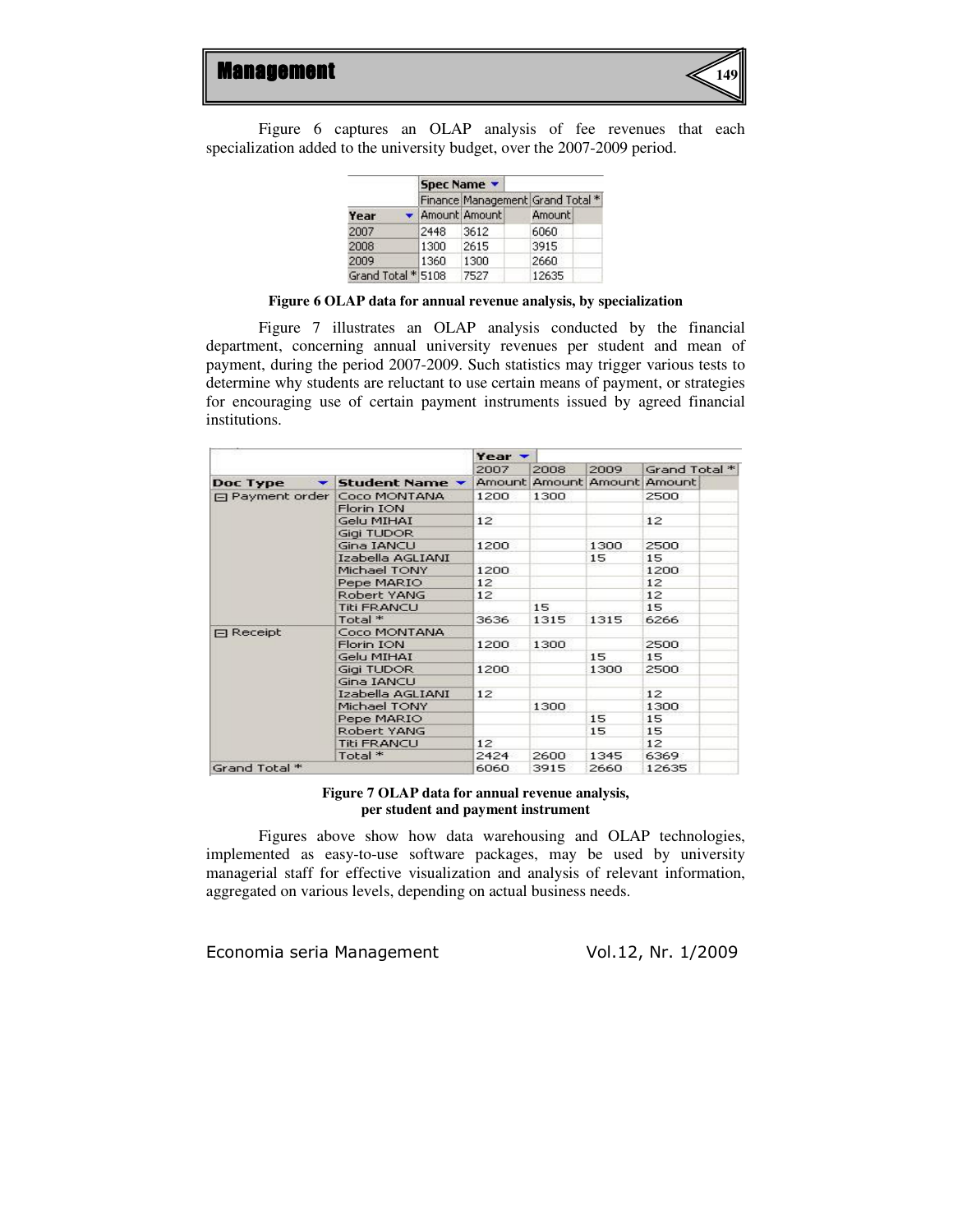

#### **Conclusions**

The transactional systems implemented in universities, such those for student records, are useful in supporting daily activities, but are not designed to support decision-making process.

The managers need support systems, based on advanced technology, which offers tools for analysis and forecasting, systems capable of providing valuable information and an accurate overview of the organization.

In recent years, decision support systems have a strong development and software companies invested in new technologies. Strong competition, led to the emergence of complex solutions, which provide tools oriented to decision support. As a consequence, the choice of a particular solution must take into account several factors, among which the most important are users skills, their preferences for certain technologies and platforms and databases used to store data in organizations.

OLAP and data warehouse technologies are efficient solutions for data analysis and can provide the necessary support to assist decision in university management.

### Bibliography

- Bennett JL (ed) (1983). *Building Decision Support Systems*. Addison-Wesley: Reading, Massachusetts.
- Codd, E.F., Codd, S.B., Salley, C.T. (1993) Providing OLAP to user-analysis: An IT mandate, *White Paper*, Hyperion Solutions Corporation, CA.
- Dinkel, J.J., Mote, J., and Venkataramanan, M.A. (1989) An efficient decision support system for academic course scheduling, *Operations Research* 37/6
- Eom, S.B., Lee, S.M., Somarajan, C., and Kim, E.B. (1997) Decision support systems applications - a bibliography (1988-1994), *OR Insight*, Vol. 10, Issue 2, April-June 1997, pp. 18-32
- Eom SB, Lee SM, Kim EB and Somarajan C (1998) A survey of decision support system applications (1988-1994), *Journal of the Operational Research Society*, 49, 109-120
- Elimam, A.A. (1991) A decision support system for university admission policies, *European Journal of Operational Research* 50/2 (1991)
- Gorry GA and Scott Morton MS (1971) A framework for management information systems. *Sloan Mgmt Rev* 13: 55-70.
- Hayes M., Smith W. S. (2007) Many Companies Plan To Increase BI Spending, *InformationWeek*
- Holt, C. C. and G. P. Huber (1969) *A Computer Aided Approach to Employment Service Placement and Counseling,* 15, 11, 573-595.
- Hornby, R.E., Golder, G.A., and Williams, J. (1994) SDP: A strategic DSS, *Decision Support Systems* 11/1